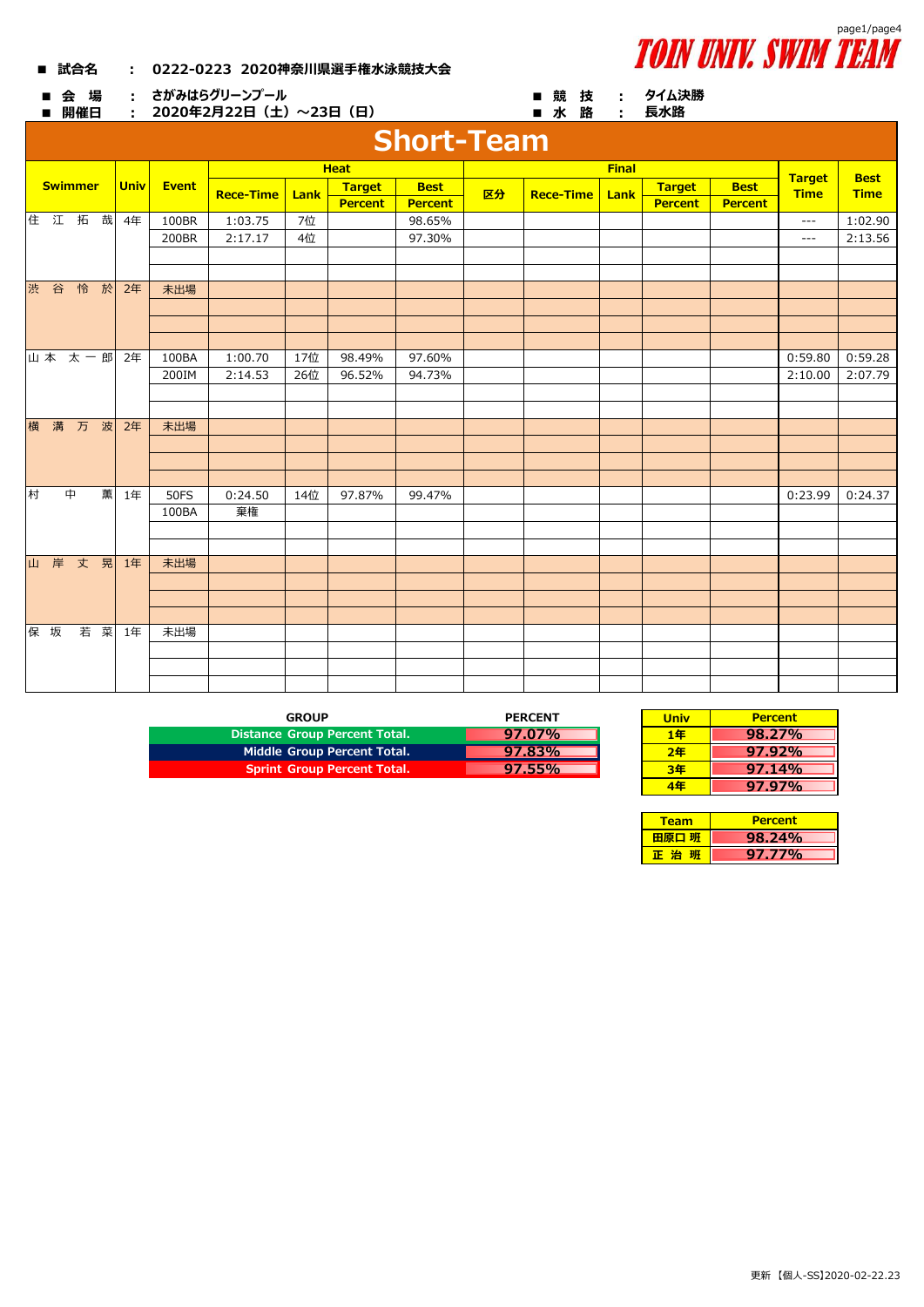## **■ 試合名 : 0222-0223 2020神奈川県選手権水泳競技大会**

**■ 会 場 : ■ 競 技 : さがみはらグリーンプール**

**■ 開催日 : ■ 水 路 : 2020年2月22日(土)~23日(日)**

## **Middle short & Middle-Team**

|    |                |     |    |             |             |                  |        | <b>Heat</b>    |                |    |                  | <b>Final</b> |                |                | <b>Target</b> | <b>Best</b> |
|----|----------------|-----|----|-------------|-------------|------------------|--------|----------------|----------------|----|------------------|--------------|----------------|----------------|---------------|-------------|
|    | <b>Swimmer</b> |     |    | <b>Univ</b> | Event       | <b>Rece-Time</b> | Lank   | <b>Target</b>  | <b>Best</b>    | 区分 | <b>Rece-Time</b> | Lank         | <b>Target</b>  | <b>Best</b>    | <b>Time</b>   | <b>Time</b> |
|    |                |     |    |             |             |                  |        | <b>Percent</b> | <b>Percent</b> |    |                  |              | <b>Percent</b> | <b>Percent</b> |               |             |
| 坂  |                | 本   | 陸  | 3年          | 200IM       | 2:17.58          | 34位    | 94.90%         | 93.73%         |    |                  |              |                |                | 2:10.90       | 2:09.46     |
|    |                |     |    |             | 400IM       | 4:40.87          | 10位    | 96.74%         | 97.68%         |    |                  |              |                |                | 4:32.00       | 4:34.50     |
|    |                |     |    |             |             |                  |        |                |                |    |                  |              |                |                |               |             |
|    |                |     |    |             |             |                  |        |                |                |    |                  |              |                |                |               |             |
| 滝  |                | 沢   | 健  | 3年          | 100BA       | 0:59.01          | 6位     | 99.81%         | 97.99%         |    |                  |              |                |                | 0:58.90       | 0:57.85     |
|    |                |     |    |             | 200BA       | 2:05.85          | 1位     | 100.12%        | 98.70%         |    |                  |              |                |                | 2:06.00       | 2:04.24     |
|    |                |     |    |             |             |                  |        |                |                |    |                  |              |                |                |               |             |
|    |                |     |    |             |             |                  |        |                |                |    |                  |              |                |                |               |             |
| 鵝  | 飼              | 雪   | 菜  | 3年          | <b>50BA</b> | 0:30.26          | 3位     | 98.29%         | 98.83%         |    |                  |              |                |                | 0:29.75       | 0:29.91     |
|    |                |     |    |             | 200IM       | 2:24.82          | 11位    | 96.56%         | 96.16%         |    |                  |              |                |                | 2:20.00       | 2:19.47     |
|    |                |     |    |             |             |                  |        |                |                |    |                  |              |                |                |               |             |
|    |                |     |    |             |             |                  |        |                |                |    |                  |              |                |                |               |             |
| 水  | $\Box$         | 文 那 |    | 3年          | 100FLY      | 1:05.48          | 23位    | 97.69%         | 97.35%         |    |                  |              |                |                | 1:04.00       | 1:03.79     |
|    |                |     |    | 200FLY      | 2:21.35     | 11位              | 98.31% | 97.99%         |                |    |                  |              |                | 2:19.00        | 2:18.56       |             |
|    |                |     |    |             |             |                  |        |                |                |    |                  |              |                |                |               |             |
|    |                |     |    |             |             |                  |        |                |                |    |                  |              |                |                |               |             |
| 伊  | 藤              | 達   | 斗  | 2年          | 100FLY      | 0:57.91          | 9位     | 97.87%         | 98.05%         |    |                  |              |                |                | 0:56.70       | 0:56.80     |
|    |                |     |    |             | 200FLY      | 2:06.10          | 9位     | 98.31%         | 98.93%         |    |                  |              |                |                | 2:04.00       | 2:04.76     |
|    |                |     |    |             |             |                  |        |                |                |    |                  |              |                |                |               |             |
|    |                |     |    |             |             |                  |        |                |                |    |                  |              |                |                |               |             |
| 前  | 田              | 未   | 夢  | 2年          | 200FLY      | 2:21.64          | 12位    | 100.60%        | 98.86%         |    |                  |              |                |                | 2:22.50       | 2:20.04     |
|    |                |     |    |             |             |                  |        |                |                |    |                  |              |                |                |               |             |
|    |                |     |    |             |             |                  |        |                |                |    |                  |              |                |                |               |             |
|    |                |     |    |             |             |                  |        |                |                |    |                  |              |                |                |               |             |
| 濱  | 上              |     | 未祐 | 2年          | 400IM       | 5:11.77          | 13位    | 97.68%         | 95.54%         |    |                  |              |                |                | 5:04.70       | 4:58.45     |
|    |                |     |    |             | 200BR       | 2:40.17          | 10位    | 99.58%         | 98.14%         |    |                  |              |                |                | 2:39.50       | 2:37.24     |
|    |                |     |    |             |             |                  |        |                |                |    |                  |              |                |                |               |             |
|    |                |     |    |             |             |                  |        |                |                |    |                  |              |                |                |               |             |
| 小。 | 池              | 哲   | 平  | 2年          | 200IM       | 2:10.73          | 16位    | 100.13%        | 100.84%        |    |                  |              |                |                | 2:10.90       | 2:11.84     |
|    |                |     |    |             | 400IM       | 4:45.46          | 14位    | 97.68%         | 98.63%         |    |                  |              |                |                | 4:39.00       | 4:41.59     |
|    |                |     |    |             |             |                  |        |                |                |    |                  |              |                |                |               |             |
|    |                |     |    |             |             |                  |        |                |                |    |                  |              |                |                |               |             |



**タイム決勝 長水路**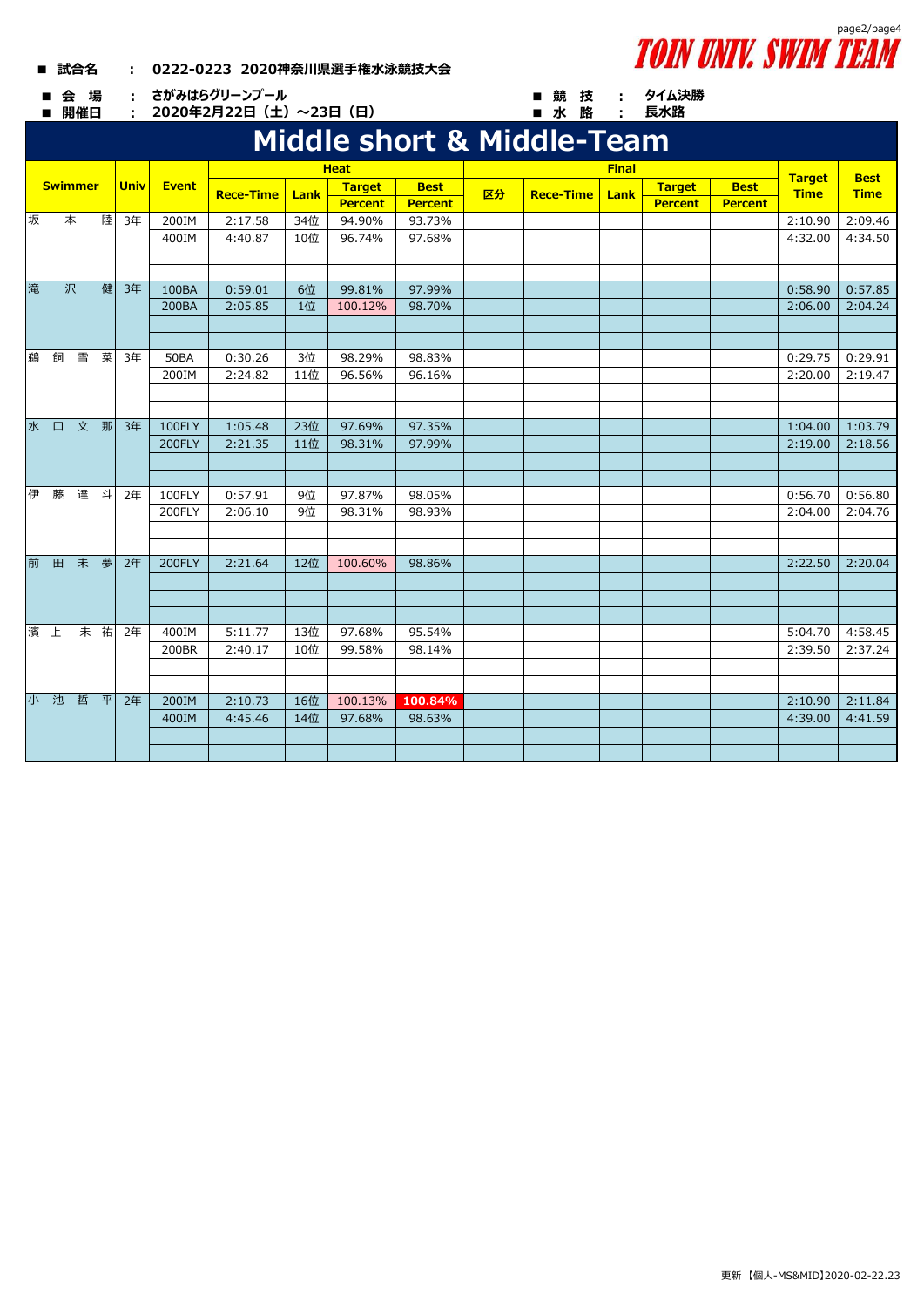

**タイム決勝 長水路**

## **■ 試合名 : 0222-0223 2020神奈川県選手権水泳競技大会**

**■ 会 場 : ■ 競 技 : さがみはらグリーンプール**

**■ 開催日 : ■ 水 路 : 2020年2月22日(土)~23日(日)**

## **Distance-Team**

| Distance-Team |   |                |   |             |              |                  |      |                |                |    |                  |               |                |                |             |             |
|---------------|---|----------------|---|-------------|--------------|------------------|------|----------------|----------------|----|------------------|---------------|----------------|----------------|-------------|-------------|
|               |   |                |   |             |              |                  |      | <b>Heat</b>    |                |    |                  | <b>Target</b> | <b>Best</b>    |                |             |             |
|               |   | <b>Swimmer</b> |   | <b>Univ</b> | <b>Event</b> | <b>Rece-Time</b> | Lank | <b>Target</b>  | <b>Best</b>    | 区分 | <b>Rece-Time</b> | <b>Lank</b>   | <b>Target</b>  | <b>Best</b>    | <b>Time</b> | <b>Time</b> |
|               |   |                |   |             |              |                  |      | <b>Percent</b> | <b>Percent</b> |    |                  |               | <b>Percent</b> | <b>Percent</b> |             |             |
| 舟             | 久 | 保              | 颯 | 3年          | 400FS        | 4:12.25          | 12位  | 97.04%         | 96.32%         |    |                  |               |                |                | 4:05.00     | 4:03.30     |
|               |   |                |   |             | 1500FS       | 16:27.71         | 6位   | 97.11%         | 96.62%         |    |                  |               |                |                | 16:00.00    | 15:55.40    |
|               |   |                |   |             |              |                  |      |                |                |    |                  |               |                |                |             |             |
|               |   |                |   |             |              |                  |      |                |                |    |                  |               |                |                |             |             |
| 保             | 坂 | 誠              | 也 | 3年          | 200IM        | 棄権               |      |                |                |    |                  |               |                |                |             |             |
|               |   |                |   |             | <b>200FS</b> | 棄権               |      |                |                |    |                  |               |                |                |             |             |
|               |   |                |   |             |              |                  |      |                |                |    |                  |               |                |                |             |             |
|               |   |                |   |             |              |                  |      |                |                |    |                  |               |                |                |             |             |
| 緒             | 方 | 大              | 輔 | 2年          | 未出場          |                  |      |                |                |    |                  |               |                |                |             |             |
|               |   |                |   |             |              |                  |      |                |                |    |                  |               |                |                |             |             |
|               |   |                |   |             |              |                  |      |                |                |    |                  |               |                |                |             |             |
|               |   |                |   |             |              |                  |      |                |                |    |                  |               |                |                |             |             |
| 熊             | 倉 | 広              | 輝 | 1年          | <b>200FS</b> | 1:56.64          | 16位  | 98.13%         | 98.67%         |    |                  |               |                |                | 1:54.50     | 1:55.11     |
|               |   |                |   |             | 400FS        | 4:12.88          | 13位  | 95.93%         | 96.66%         |    |                  |               |                |                | 4:02.99     | 4:04.71     |
|               |   |                |   |             |              |                  |      |                |                |    |                  |               |                |                |             |             |
|               |   |                |   |             |              |                  |      |                |                |    |                  |               |                |                |             |             |